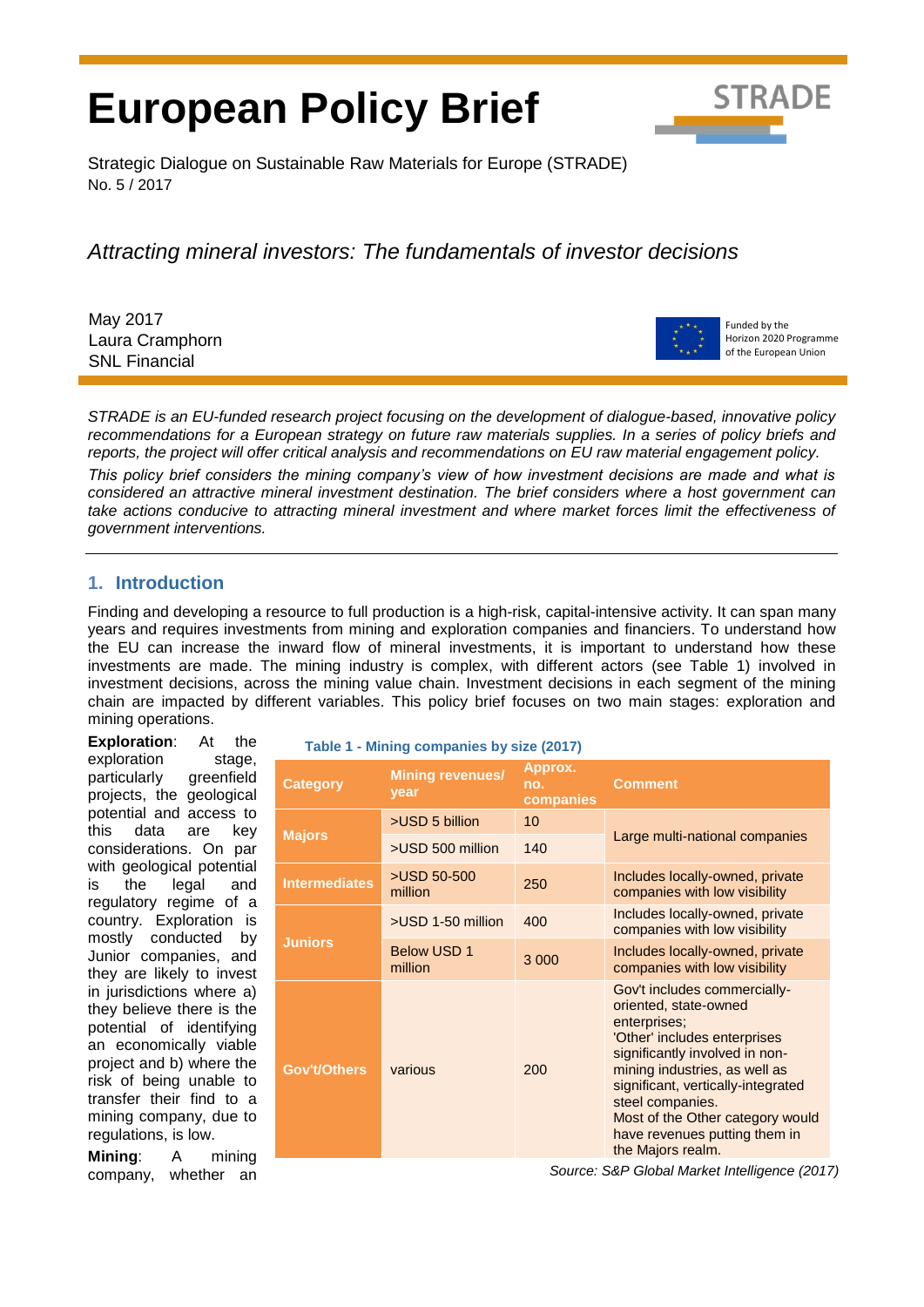Intermediate or a Major, seeks jurisdictions where the risk of losing the 'right to mine' is minimum. The right refers to a rules-based system, where a company meeting the legal and regulatory requirements, has the first right to proceed with mining. Jurisdictions that heavily rely on discretionary authority to award this right, increase the risk for investors.

Junior, Intermediates and Majors are involved in exploration, while Intermediates and Majors are involved in the extraction stage. All three firms will seek financiers to fund part or all of their activities. This policy brief does not specifically address State Owned Enterprises involved in the mining sector. These companies are likely to follow a marginally different investment decision procedure than discussed here, but the fundamentals will be applicable to them as well.

The objective of this brief is as follows: to present an overview of the factors that influence investment decisions in the mining sector, and present some examples of how EU member states fare. In later policy briefs and reports, the STRADE team will develop a strategy for increasing mineral investments in the EU.

The brief presents the basics of three factors that will influence an investment decision: geology, regulatory environment, projected costs and revenue flows, which can include access to downstream processing. The conclusion comments on the role the EU could consider to promote its jurisdiction an attractive mineral investment destination.

The brief also makes the distinction of areas where governments can intervene to encourage investments, and those that are more likely to be outside their scope of influence. For example, geology can limit any action taken by a host government and global metal market conditions will determine the majority of decisions taken by investors. This brief also emphasises the importance of 'portfolios' where investment choices are made 'in comparison' to other available projects, rather than on a stand-alone basis.

#### 1.1 How investment decisions are made

Typically, exploration and mining companies have a large portfolio of potential investments. A number of these projects have been on the company's portfolio for many years, sometimes even decades. Geological potential and the regulatory environment will be the first factors that influence the inclusion of a project in a company's portfolio.

The preferred ranking of these projects will change over time, influenced by market conditions, increased knowledge of the deposit, improved processing technologies and with political events impacting the political risk of a project.

Exploration and mining companies, as well as financiers, will rank projects in terms of investment attractiveness. The variables that contribute to this ranking are typically geological potential (or inferred resources, if area does not have confirmed resources), the legislative and policy landscape and associated political risk, investment returns based on IRR (Internal Rate of Return) and timing of revenue flows (see Figure 1).

It is important to note that the consideration of these factors are is not always linear, and investment decisions will consider regulation alongside geological attractiveness and vice versa.

From an investor's perspective, the more clear and predictive a regulatory and policy landscape is, the more risk is removed from a project, thus making a jurisdiction attractive. Conversely, a poor or uncertain policy landscape can make a



project less attractive to investors, even when it has strong geological potential. As with regulations, the more information an investor has, the more precise their project costs and revenue projection can be. Therefore access to up-to-date, detailed geological data as well as the fiscal environment of a country can contribute to a higher ranking within the portfolio for a potential project. Weak and opaque regulations, and lack of information can negatively influence investment decisions.

In the following sections, the three factors within investment decisions; geology, regulatory environment and cost and revenue flow aspects are explored.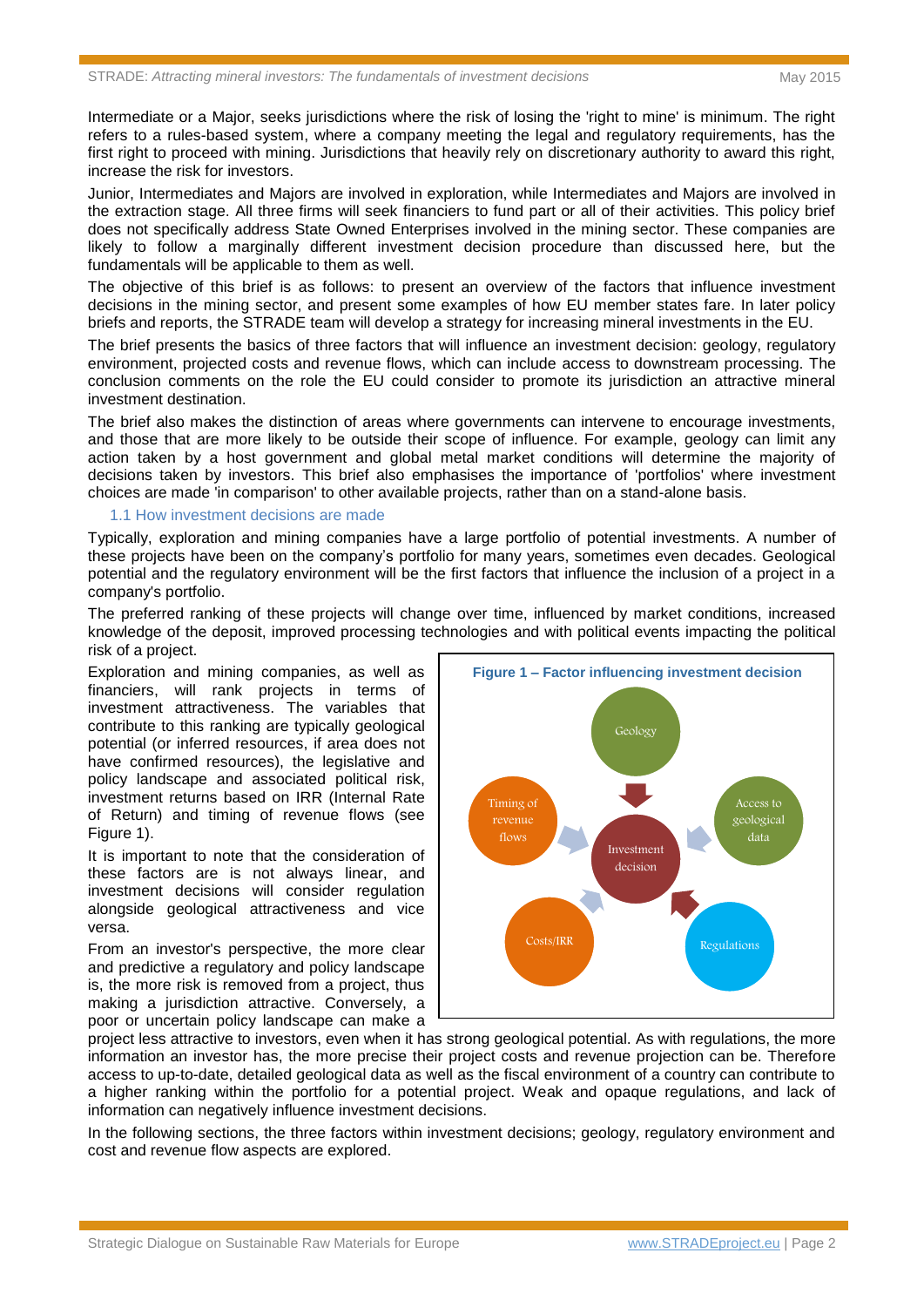# **2. Geology**

#### 2.1. Geological potential

The most important (and obvious) factor for attracting mineral investment is geology. This element is of greater interest at the exploration stage. Geology has two elements: whether there is geological potential within a country and how geological information is made accessible to mining and exploration companies.

Europe has a long mining history, with mining activity having taken place in some regions for as long as 2 500 years. Many known deposits have been exploited to great depths, near surface mining having largely been fully exploited. This impacts the geological potential of the region, as future mining activity is likely to involve deep deposit mining, which can often be capital intensive and require advanced technologies.

In comparison, other mining investment destinations such as Africa (excluding South Africa and Ghana), have only had mining on an industrial scale within the last 100 years. Their deposits tend to be near-surface and many operations are open-pit. Open-pit operations tend to be less capital intensive and use simpler mining techniques. They also tend to have a smaller time lag between construction and operations, relative to underground mines, as less complicated mine-site infrastructure is required. Thus on 'geological potential' European member states are competing with other regions.

The European deposits of the metals covered under the STRADE project tend to be in vein-type deposits that are more difficult to extract<sup>1</sup>. Smaller deposits at a greater depth are more difficult and capital intensive to explore and exploit. For some mining companies, deposits of this nature may be typical of their portfolio of potential projects. For others, especially Majors, this type of project may be of little interest due to smaller profit margins.

Major mining companies have traditionally looked at 'Tier 1' assets, as these have a greater profit potential, while requiring investments at a level not achievable by medium sized firms. Tier 1 assets are defined as those with the potential to significantly increase global production, for that particular mineral, by between two and four percent. Europe's long mining history, where the most profitable deposits have been identified and exploited, has resulted in a lack of identified Tier 1 assets. Save for a few larger deposits in Eastern Europe, the European continent no longer boasts such Tier 1 assets. The majority of these have already been mined. However, a Tier 1 asset is likely to occupy a higher project preference for Major companies.

This leaves medium to small projects likely to be available in the future. On the one hand, EU member states have the potential to attract all sizes of exploration and mining firms. On the other hand, these jurisdictions would be competing with other non-EU countries that can also offer the same size of projects<sup>2</sup>.

The geological potential therefore can determine the size of exploration and mining companies that invest in a region: deposits may be of interest to some companies while not to others. Similarly, European geology contains a wide range of different metals. Whilst, the geological formations for some of these ore deposits may not be attractive to major companies; they may be attractive to other mining companies.

#### 2.2. Geological data accessibility

Geological potential is an offering of nature, and governments can do little to enhance their potential mineral resources. However, to increase the attractiveness of a country for investors, governments can improve the accessibility and availability of geological data. Typically, geological maps and previous exploration data are

held by the National Geological Survey and, in most cases, are made available to prospecting companies upon request.

The most common way of presenting this information is via an online mining cadastre. This portal presents the known geology of a country and can also include information on the current license areas. It can facilitate the online application for prospecting and exploration licenses. The portal acts as a *'one stop shop'* through which potential exploration companies can generate information for ranking projects to be pursued.

The availability of EU member state data on this front is weak. As Table 2 shows, the EU is now

#### **Table 2 - EU member states & African countries with online mining portals**

| <b>Operating online mining portal</b> |               |                                    | <b>Online mining</b><br>portal in<br>development |  |
|---------------------------------------|---------------|------------------------------------|--------------------------------------------------|--|
| <b>Europe</b>                         | <b>Africa</b> |                                    |                                                  |  |
| France                                | Kenya         | Namibia                            | Zimbabwe                                         |  |
| Sweden                                | <b>DRC</b>    | Mozambique                         | Republic of                                      |  |
|                                       |               |                                    | Guinea                                           |  |
| Spain                                 | Nigeria       | Rwanda                             | Cote D'Ivoire                                    |  |
| <b>Bulgaria</b>                       | Ethiopia      | Tanzania                           | Cameroon                                         |  |
|                                       | Liberia       | South Sudan                        | Malawi                                           |  |
|                                       | Sierra        | Uganda                             |                                                  |  |
|                                       | Leone         | Zambia                             |                                                  |  |
|                                       |               | $\sim$ $\sim$ $\sim$ $\sim$ $\sim$ | $\sim$ $\mu$<br>$ - - - - - - - - - - - - -$     |  |

*Source- SNL research 2017*

 1 This is not the case of the many industrial minerals mined in Europe, potash, gypsum, salt, magnesite, clays which are not covered under the STRADE project

<sup>2</sup> STRADE reports to be published in 2018 will fully explore strategies for the EU to attract more exploration and medium sized companies.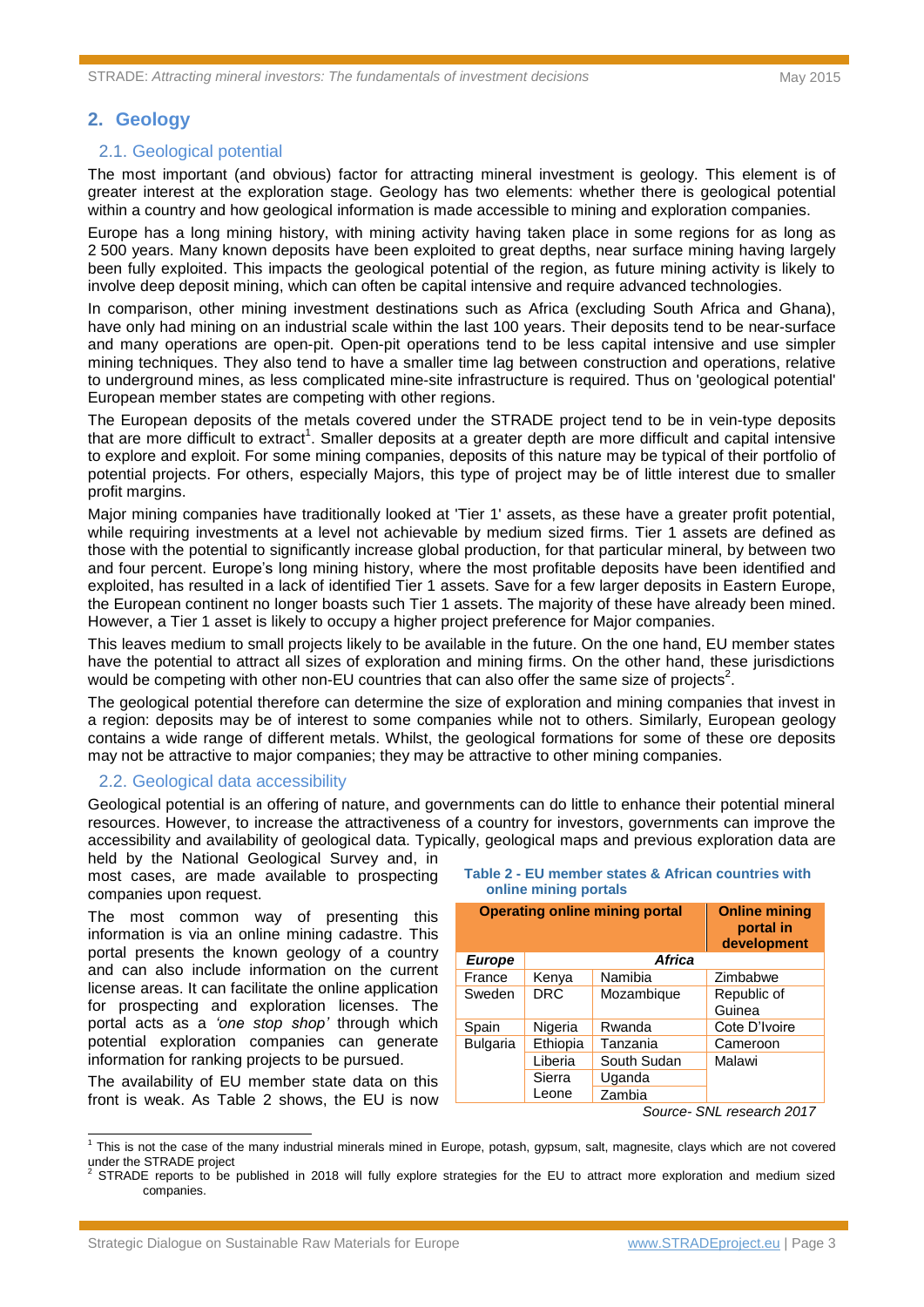lagging behind the African continent in terms of digitized geological data. There are more African countries with online digitized mining cadastres than EU Member States. This discrepancy is significant as potential investors see online mining cadastres as a positive indication of a country looking to attract investment. Various international donors, including the EU, have funded the setting up and management of many developing countries' online mining cadastres to aid these countries in attracting mineral investment and the associated economic benefits.

# **3. The importance of rules-based regulation**

The Fraser Institute's annual survey of mining companies provides an annual index of 'Policy Perception'<sup>3</sup> for the jurisdictions it reviews. In the 2017 report, the Republic of Ireland is ranked as the highest, and Sweden is ranked third. Although EU member states do appear at the top of end of the index, many, including Greece  $(91<sup>st</sup>$  out of 144), feature in the bottom third. This shows the disparity between regulatory and policy regimes across the EU.

The regulatory landscape is determined at three levels: law (which is binding), regulations (set usually at the ministry level, which are binding but can be changed at the ministry level) and policy (a statement of the goals of a government/ministry). Laws and regulations will typically address licensing conditions, taxation regimes, environmental regulations, land use policies and community development conditions. Here we consider legislation and regulations.

Laws and regulations can dictate how an exploration and mining license is granted; governing the interaction between a mining/exploration company and the government. A clear system often assigns responsibilities and rules for decision-making at each stage of the interaction. Regulations guide all invested parties from exploration through to granting a mining license, as well as tax and royalty payments. Mining law and regulation may even stipulate the shape and form of community relations. Here is discussed four sub-sectors within the regulatory space, which interviews with mining industry executives, are suggested to have important relevance in the decision making stage.

**Right to mine**: Typically, the most important factor that an investor will look for, is the assurance of the 'right to mine'. A 'right to mine' is essentially the right of the company, who has held the exploration license, to have a 'first right of refusal' for mining rights. If a country does not have a right to mine guarantee within the mining law, this exposes the exploration company (usually a Junior or Intermediate mining company) to a degree of risk by potentially allowing another company to outbid the explorer. If a 'right to mine' is not guaranteed under the rules, it increases the risk for an exploration/mining company to profit from its find. Discretion, on part of the government in awarding this right, instead of a rules-based system the investor can understand, increases the risk of a project. This is likely to lead to a lower preference ranking of the project within the company's portfolio.

Best practice<sup>5</sup> in this area is that the exploration company is awarded mining rights when resources have been proven and the Environmental Impact Assessment (EIA) has been completed and approved. The legislation also sets out clear timelines and objectives for potential court appeals if this process is disputed by either party at any stage.

A recent study under the STRADE project<sup>6</sup> revealed that none of 12 EU Member States studied, were rated in the top tier for best practice for having a 'right to mine' clause within their mining law. Austria, Bulgaria, Czech Republic, Finland, France, Germany, Ireland, Spain and Sweden all sit in the mid-tier for best practice, whilst Poland, Portugal and Romania are placed in the bottom third. Non-EU jurisdictions with a large number of Tier 1 assets, such as Australia and Canada, subscribe to the right to mine in their legislation.

It is notable that, although Poland, Portugal and Romania are rated amongst the lowest for guaranteeing the 'right to mine', all three countries have Tier 1 assets<sup>7</sup> either producing or in development stages. The nature of a Tier 1 asset, therefore can compensate for a weak regulatory environment, as the asset itself is valuable enough for companies to accept the increased risk to the project. As noted in the second section, geology is the primary variable for investment attractiveness. If investors forecast that profit will far outweigh potential risk from infrastructure and/or the regulatory landscape, these concerns may be overlooked by investors.

<sup>&</sup>lt;sup>3</sup> [https://www.fraserinstitute.org/resource-file?nid=11080&fid=5818.](https://www.fraserinstitute.org/resource-file?nid=11080&fid=5818) The index includes uncertainty concerning the administration of current regulations, environmental regulations, regulatory duplication, the legal system and taxation regime, uncertainty concerning protected areas and disputed land claims, infrastructure, socioeconomic and community development conditions, trade barriers, political stability, labour regulations, quality of the geological database, security, and labour and skills availability.

 $5$  There is lively debate about what constitutes best practise in this area. There is also a view that a host government should implement a merit based system, alongside a rules based system.<br><sup>6</sup> Eartheaming report quailable an http://atradonraiact.com

Forthcoming report available o[n http://stradeproject.eu/index.php?id=7](http://stradeproject.eu/index.php?id=7)

<sup>&</sup>lt;sup>7</sup> A Tier One asset is a mine that once in full production will affect global production of that commodity by two to four percent.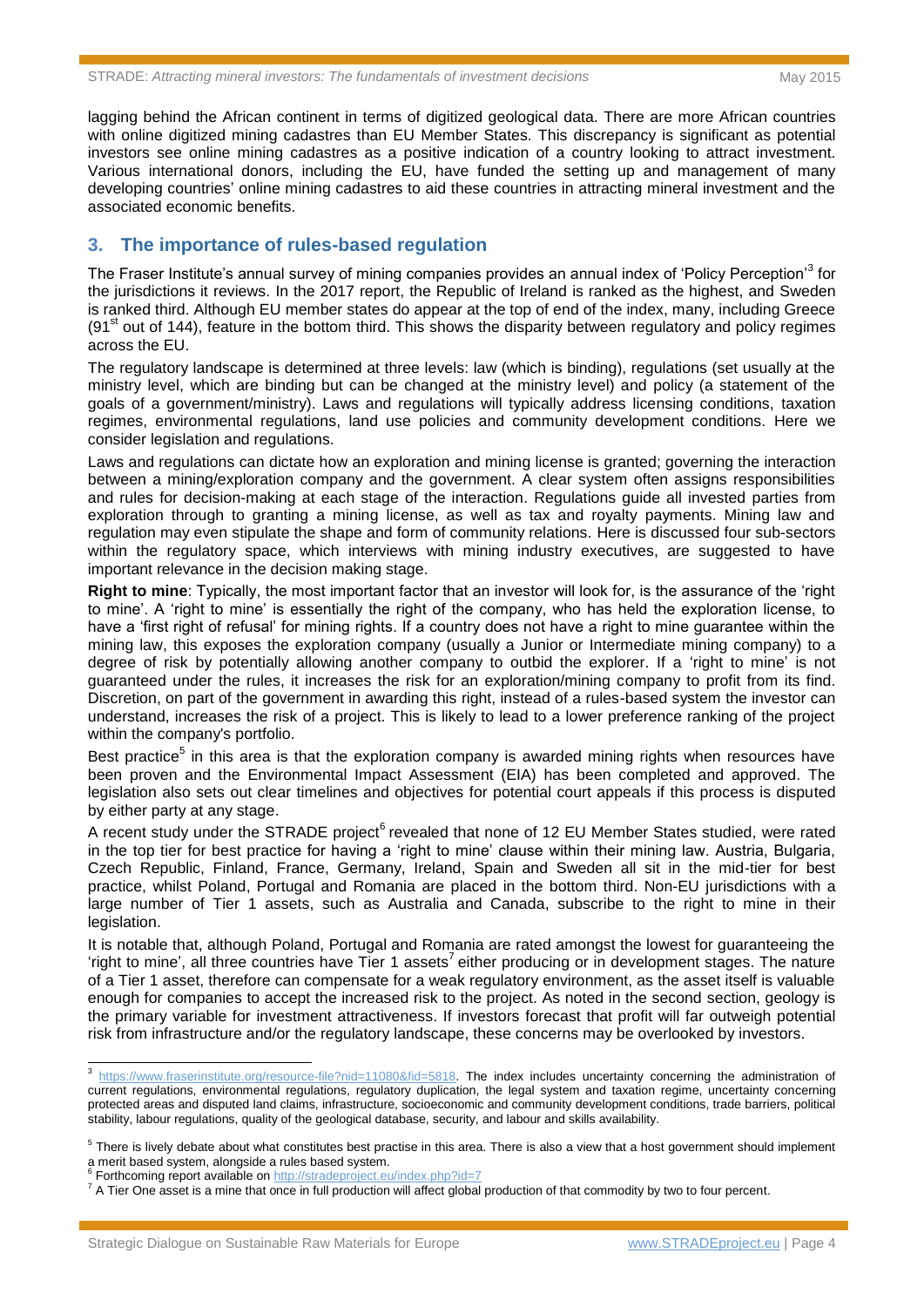There are cases where positive investment decisions have been made in Europe, even in non-conducive regulatory environments within Europe. The most well-known include; KGHM's Rudna mine in Poland and Gabriel Resources' Rosia Montana gold project in Romania. While KGHM has been able to proceed to production, the Rosia Montana project remains marred in arbitration at this time.

Poland is Europe's largest producer of copper. In the country's mining legislation, the holder of the exploration license is not given certainty that it will also be able to gain an exploitation license. The explorer is given a 'right of priority' over the concession through a mining usufruct for a period of three years. If the explorer does not start the application process within this time, then the explorer will lose this priority. Within the three years, from when the explorers begins the application process for the right to mine, if the agreement is not reached with the government within three months, the right of priority is, again, lost. There are long lead times for bringing a mine online. Although three months for a mining license appears to be sufficient time, there are numerous studies that are completed during this time and will need to be approved. This would also include an Environmental Impact Assessment, which is a prerequisite of a mining or extraction license.

**Environmental and social (E&S) regulations:** Another factor affecting investment attractiveness is the perception of strict environmental and social regulations and how these may impact the permitting and production timeline. Typically mining companies want stringent social and environment regulation to decrease E&S risk and the risk of arbitration. Unclear regulations tend to discourage companies from investing. This aspect will be explored in other publications under STRADE.

**Governance**: An issue that will be taken into consideration by investors when ranking projects is governance. While governance can be distinguished from legislation and regulations, the implementation of the latter have a strong influence on the former. A jurisdiction with a strong governance record (i.e. adherence to its own laws) indicates that although the mining company may have to operate within tighter parameters, governance structures will be transparent and therefore navigable. It indicates that public bodies, such as government departments, are held accountable to follow processes when making decisions. Particularly for companies operating in a new or unfamiliar jurisdiction, stronger governance will lower its risk of being exposed to corruption, bribery and elite capture. Indications of good governance would be the host government ratifying corruption and bribery laws and being compliant with the Extractive Industries Transparency Initiative (EITI). The EITI stipulates transparent management of natural resource payments made and received by a host government. Of the EU28, currently only the United Kingdom and Norway are signatory to the EITI, with France and Germany having indicated their intentions to do so.

**Certainty and stability**: As one mining company executive narrated; 'Strong regulations do not scare us, we are happy in such places. We know what is coming. We can plan for it. But if the government is going to keep changing its mind every three years, we don't like that'.<sup>8</sup> Mining companies and investors favour certainty of the regulatory framework and assurance that the framework will not change abruptly. In addition, that changes in governments, will not result in a major regulatory change. Frequent changes can increase the company's non-compliance risks. This can lead to production delays, or the mining company and the government engaging in arbitration.

Arbitration, not only incurs production and financial risk, but also potential reputational risk. This is why mining companies and investors seek certainty in the regulatory and fiscal regimes in which they operate. As a mining analyst said, "If a country promotes its mining industry, creating a regulatory regime conducive to investment and mining development, it will attract investment and create employment opportunities, and economic growth will follow, that will benefit the country and strengthen its economy through foreign exchange earnings. But if the regulatory regime is unfavourable, you are going to kill the goose that lays the golden eggs"<sup>9</sup>.

# **4. Costs and revenue flows**

 $\overline{a}$ 

Once exploration or mining companies have assessed a potential deposit and the regulatory risk, they will look at the costs and revenues associated with the project, to determine project ranking within their portfolio.

The basic calculation for costs and revenues are covered under the internal rate of return (IRR). The IRR calculates the profitability of the potential project. This is usually undertaken after significant exploration work has been carried out to define the ore deposit. Therefore IRR tends to be of greater interest to Intermediates and Major companies, rather than Junior's who will rarely mine or develop any deposits they find.

The cost and revenue flows are also of interest to financiers. These are investors who will provide capital to exploration and mining companies and are focused on the returns from the project. In general, two groups of

<sup>&</sup>lt;sup>8</sup> Confidential Source, Canadian Mining Company Executive. Addis Ababa., Ethiopia. 2016.

Patrick Cains, "Regulatory Certainty in mining remains elusive" [https://www.moneyweb.co.za/mineweb/mining-indaba/regulatory](https://www.moneyweb.co.za/mineweb/mining-indaba/regulatory-certainty-in-mining-remains-elusive/)[certainty-in-mining-remains-elusive/](https://www.moneyweb.co.za/mineweb/mining-indaba/regulatory-certainty-in-mining-remains-elusive/) Accessed 09/05/17.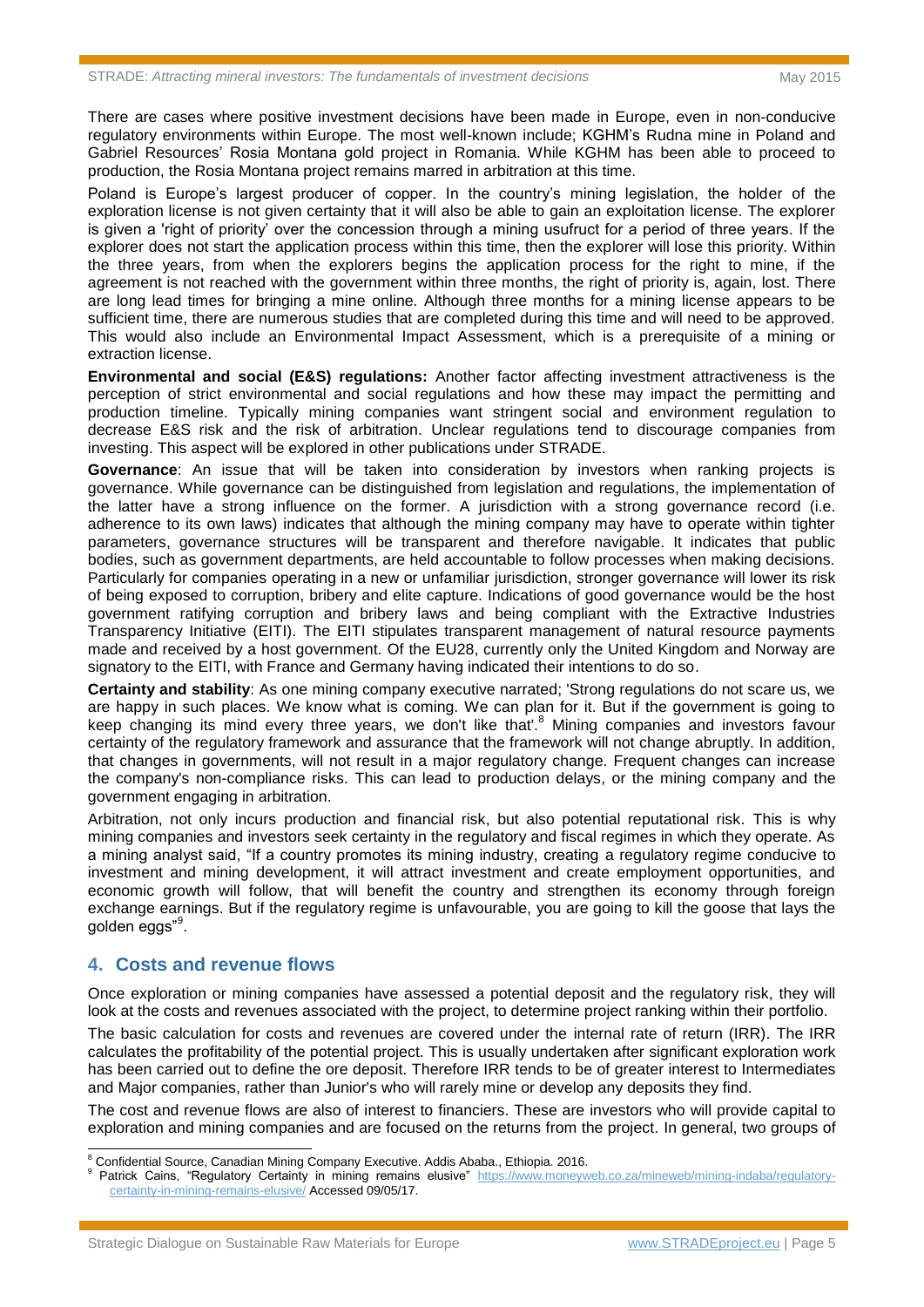financiers exist; debt and equity investors, although there may be other groups emerging (see box). These groups have different expectations for their investments returns, and timing of revenue flows from the project.

Mining projects tend to differ in their investment structures, depending on the company involved. Mining project financing will be distributed between debt and equity. This ratio will differ depending on the size of the mining company, and the predicted Life of Mine (LOM). Mid-tier companies will often require a mixture of debt and equity and are likely to have project level finance. Only small and mid-tiers will raise finance through share issuance. Majors are more likely to use their operational cash flow supplemented by debt at a corporate level.

In addition to the IRR, investors also differ on the accepted degree of risk associated with the investment. Some investors will be partial to higher risk investments (less assured resources, less politically stable operating environment). The investment will be attractive because of the potential higher rate of return. Other investors will be inclined to take on lower risk projects (potentially brownfield projects in more politically stable countries).

In addition to risk appetites, another variable is the length of the investment. Investing in a mining company is usually a long term investment. This is due to the lead times between exploration and a mine being operational. Given the capital investment at the start of the project, profits are likely to be delayed after operations begin as the company recoups its invested capital first. Investors will differ over their preference for time delay in revenue flows.

The IRR can be affected by certain variables, which host governments may be able to have some control over. For example, access to a cheap and reliable source of power and tax regimes will ensure that a company has a higher IRR. However, there is a limit to how much external influences can affect an IRR. If a project is not economically viable or the company is being poorly managed, tax regimes and infrastructure are not going to be significant factors in an investment decision.

#### **Debt or Equity**

**Debt investor:** These are usually long term investment institutions, such as pension funds and international financial institutions etc. Investment is in the form of a loan to the company, with an agreed payback schedule and interest rate. The financier makes its money through the interest payments. The financier is typically uninterested in share price fluctuations and will only intervene if the company defaults on its loan repayment. Debt investors will look at when the revenue flows from the project start, meaning when the company starts to make a profit. Debt investors will look at the company's previous projects and whether the company has defaulted on any loans. These investors will have a low risk appetite and are seeking long term investments. **Equity investor**: These investors can include investment firms, specialised funds and private companies and individuals. They will buy shares for a portion of the ownership in the company. Their primary metric for assessment is the value of the company shares. Equity investors will therefore look at revenue flows to pinpoint where share prices are expected to increase significantly. Equity investors can be split between those seeking shorter term investment (2 to 3 years) and those seeking longer term investment (5 to 10 years). These investors are more likely to have a higher risk appetite. *It is important to note that financiers can fall under both categories, for example the International Financial Corporation can be a debt or equity financier, depending* 

*on the project.* 

# 4.1. Costs and competitiveness

In addition to regulation and laws, investors will look at the 'business' costs of the jurisdiction. Energy costs (including any government subsidies) will come into consideration. Regulations can make a difference in this category. For example, owing to high levels of energy consumption in mine operations; energy subsidies are typically attractive. Decision makers will also look at labour legislation such as laws concerning minimum wage, pensions and insurance. In some circumstances, labour laws are helpful in providing a sound framework from which a company can negotiate wage rates. However, weak labour laws will mean that company can face a higher risk of wage and other labour disputes.

Previous research under STRADE illustrated EU-based mines are cost competitive with other global producers<sup>10</sup>. In considering unit costs for operating mines, analysis indicates that the EU's mining operations are, and can continue to be, competitive compared to mines in other countries.

The only consistently less competitive component of operating costs at EU28 mines is the labour cost. This is a result of high wage rates in the EU Member States compared to less developed countries. Labour costs within the EU do compare, often favourably, with those in other developed countries such as Australia, Canada, Chile and USA.

With the exception of copper in Poland, royalty and tax costs within the EU28 are generally more competitive than other countries. Other cost elements in EU28 mines are also generally similar to the average costs from other regions of the world. Mines operating within the EU28 benefit from having access to good infrastructure.

 $\overline{a}$ 

<sup>&</sup>lt;sup>10</sup> [http://stradeproject.eu/fileadmin/user\\_upload/pdf/PolicyBrief\\_08-2016\\_Nov2016\\_FINAL.pdf](http://stradeproject.eu/fileadmin/user_upload/pdf/PolicyBrief_08-2016_Nov2016_FINAL.pdf)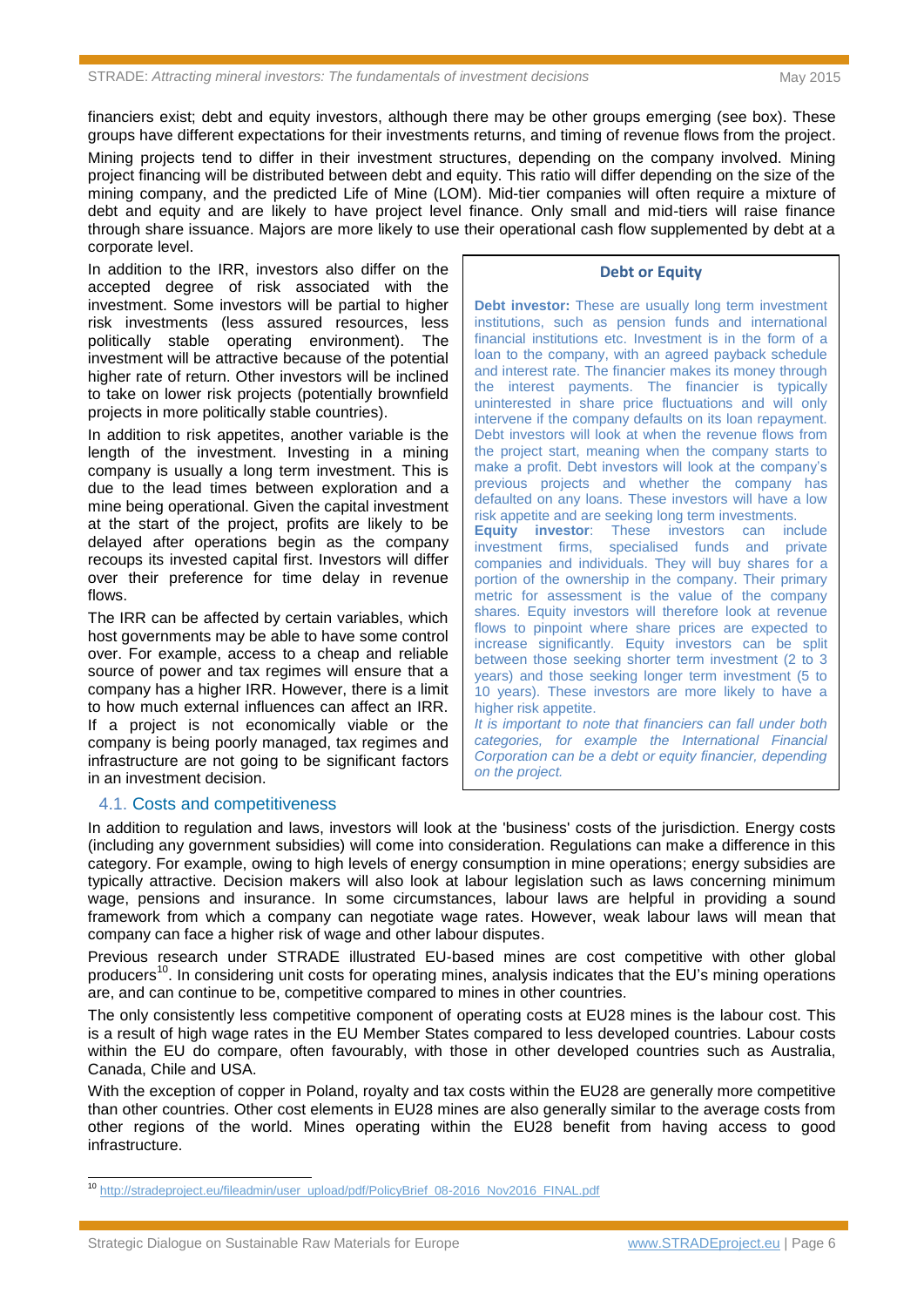While there is little that governments can do to improve the

The areas in which governments have the most influence is

processes and addressing the 'right to mine' are the most important. EU member states rank mediocrely in this area compared to their global peers. Jurisdictions within Australia and Canada rank highly in this area and STRADE will present lessons that can be learnt from these jurisdictions, in later reports.

Issues that are outside the direct control of governments include the global commodity markets, and the costs of capital for exploration and mining companies. Although, through creating stable financial markets and contributing to stable commodity markets, these factors can be indirectly influenced.

The STRADE team acknowledges that mining legislation is under the remit of sovereign member states at this time and is not directed at the EU level. The team will be presenting recommendations that include the EU providing guidance for its member states that can potentially lead to more investment conducive changes to national legislation.

#### 4.2. Proximity to smelters

An additional factor that can make a project profitable is the proximity to the downstream sector, such as smelters. The role of transport infrastructure is a heavy consideration here. The EU is well known for its sophisticated infrastructure, in the form of paved road and motorways, passenger and haulage railways, and deep sea ports. Many metals require refining processes that in most cases, exist away from the mine site. Therefore, in addition to good infrastructure, a region hosting smelting and refining capacities nearby, increases the attractiveness of the project for the company $11$ .

Certain grades of raw material may require specialised refineries, for example because of the arsenic content in copper deposits. Therefore, the market viability of a deposit decreases significantly if



**Table 3 - Factors host governments** 

Factors host governments cannot influence

Geological Potential

Internal rate of

return

Environmental law Commodity prices Mining law **Commodity markets** 

Infrastructure Capital costs

**have control over** Factors host government have influence

Accessibility of geological data

Refining capacity Electricity subsidies

**Regulatory** landscape

the transportation costs to a specialised smelter are high. If a product has to be shipped large distances for processing, this can significantly increase the overall cost of the project.

In the case of copper, China has 16 smelters that process 30.6% of the world's supply of the metal; Europe (not EU28) has nine smelters that process 14.1% of the worlds copper (Figure 2). Compared on a global scale, Europe has good refining capacity, placing second after China. Combined with access to good infrastructure, and a strong refining capacity, Europe is well positioned to refine and export raw materials.

# **5. Conclusion**

 $\overline{a}$ 

This policy brief has provided a brief overview for some of the major factors influencing investor considerations for project rankings. It showed that typically the most important considerations for investments are geology and regulatory environments. The costs and the timing of revenue flows are of interest to financiers who invest in exploration and mining companies. In order to promote investment attractiveness, governments can address some of these factors. Others are outside their scope of influence (see Table 3).

geological potential of their jurisdiction, they can increase accessibility to geological data. Therefore funding National Geological Surveys to carry out exploration activity, as well as increasing access through online portals can increase the potential to attract investors.

over legislation and regulation. The assurance and certainty of

<sup>&</sup>lt;sup>11</sup> It is important to note this is not a 'defining' factor, as mining companies are accustomed to shipping concentrate over large distances.